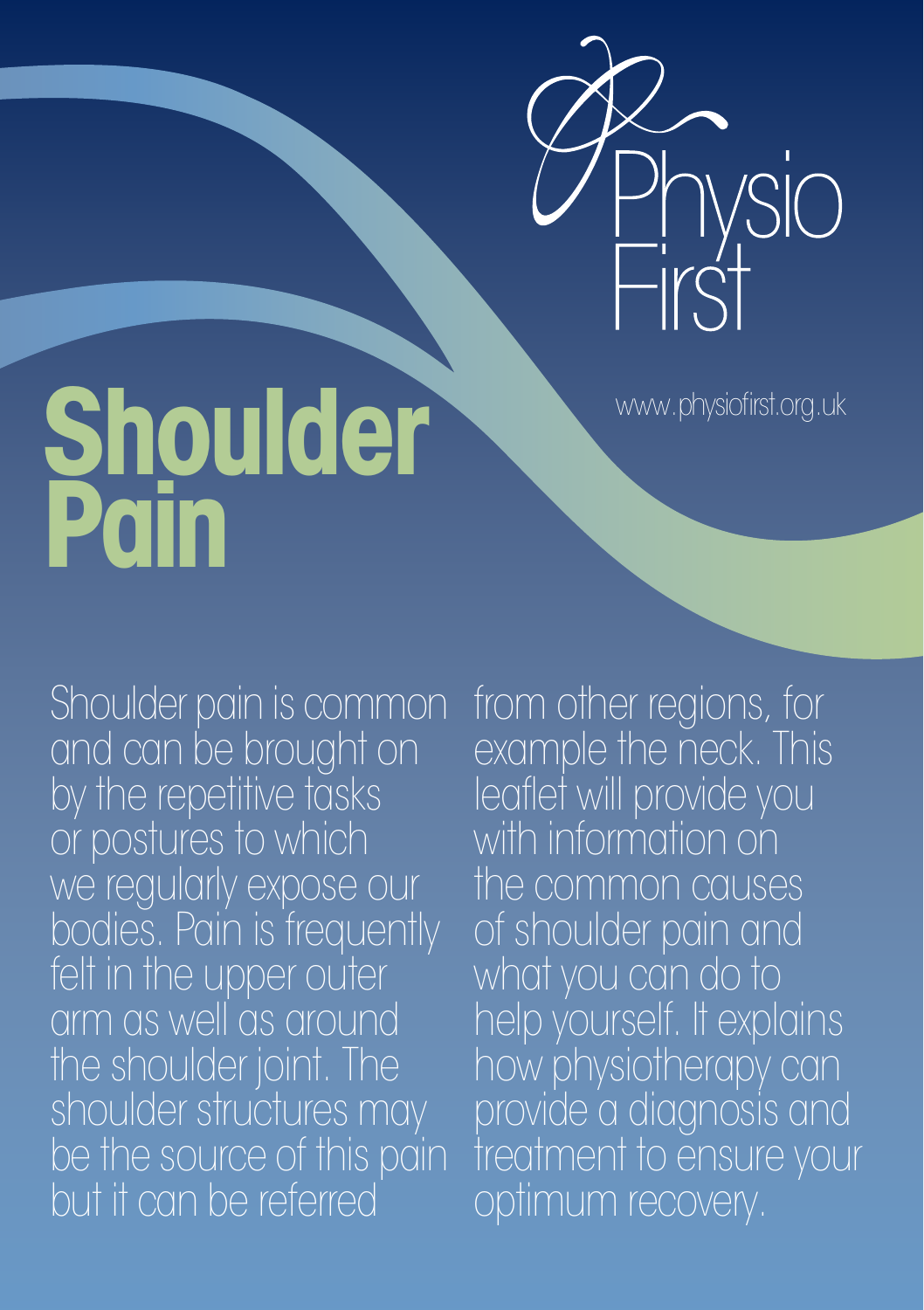Physio First works through helping, teaching and guiding you, to help yourself to health.

## Important

**Most shoulder pain is not serious and does not require x-rays or scans to diagnose the cause. Conditions requiring further medical attention can present as shoulder pain therefore you should seek medical advice if you:**

- Suffered a significant trauma, particularly if the shoulder contour has changed and /or you have severe loss of movement or weakness
- Have a history of cancer or cardiac problems
- Feel generally unwell, develop a fever
- Have swelling, redness or a rash over the area
- Have constant pain not affected by movement of the shoulder.

### Common causes of shoulder pain

#### **Shoulder tendons**

The tendons around the shoulder joint blend to form a supportive cuff called the **rotator** cuff. Wear and tear of these tendons is called tendinosis, this is the most common cause of shoulder pain in the over 40's.

The tendons can be damaged by prolonged repetitive tasks or postures for example, using the computer, playing sports and performing DIY.

Pain is felt with specific movements, like reaching back, reaching out to lift something or half way through reaching up or lowering the arm down. The term **impingement** may be used to describe these painful movements. This happens when the damaged tendons or inflamed bursa are compressed

under the bone at the tip of the shoulder (the **acromion**).

Occasionally, in the older population ongoing tendinosis may lead to a tear of the rotator cuff, resulting in marked weakness of certain shoulder movements.

#### **Bursitis**

Bursas are found around the body; these fluid filled sacks protect structures from rubbing on the surrounding bone. The large shoulder bursa, like the shoulder tendons can be irritated by repetitive tasks and causes impingement. When the bursa becomes inflamed, sleeping on that side becomes difficult, movements are limited and in severe cases the arm will ache even when resting at your side.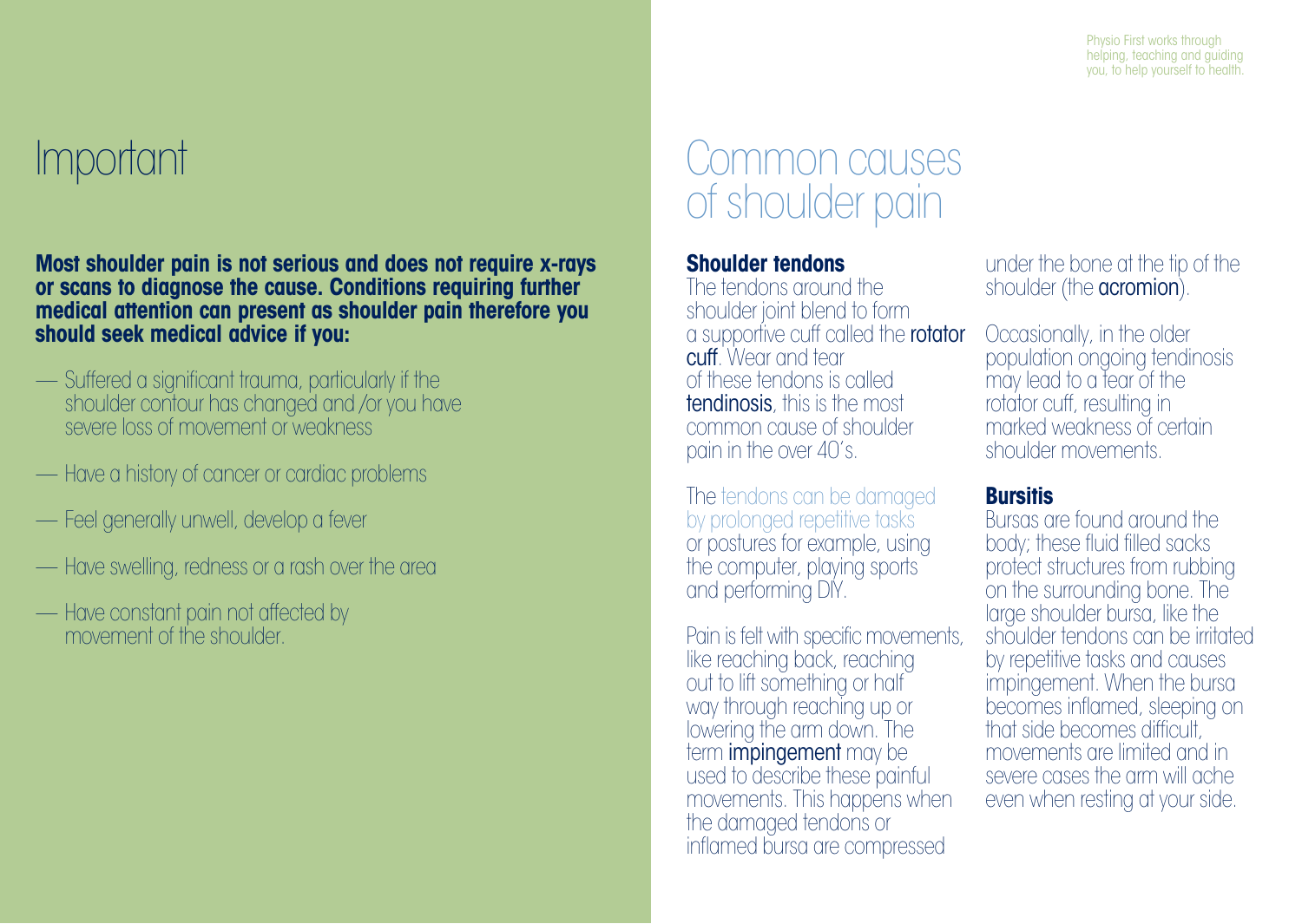#### **Frozen shoulder**

The capsule of the shoulder can become contracted and thickened often with no history of trauma or injury. The reason for this is still not fully understood but it is more common in diabetics, after shoulder or breast surgery and in women aged 40–60. The shoulder becomes increasingly painful and restricted, both when you lift it and when lifted for you. It follows 3 main stages:

#### Painful phase – increasing pain

Frozen stage – increasing stiffness, pain lessening eventually

Thawing phase – stiffness reducing

These phases last in total from 18–24 months. Most people make a full recovery.

#### **Arthritis**

Arthritis can develop in the joint where the collar bone meets the shoulder blade, on the top of the shoulder – the **acromioclavicular joint**. It is common in middle

age and results in a bony lump visible over the joint. It may result in a reduction of and ache at the end of your reaching movements. It can also provoke impingement in the tissues under the joint as described above. Other forms of arthritis can affect the ball and socket joint but this is relatively uncommon.

#### **Referred pain**

This describes pain coming from structures outside the painful area. The joints, nerves, muscles and ligaments in the neck can refer pain to the shoulder area. Nerve pain can make your arm and shoulder blade achy and heavy; pins and needles can develop in your arm and hand. Muscle pain as a result of tension, stress and repetitive tasks or postures can lead to pain and stiffness in the shoulder.

Shoulder pain has many causes; assessment by a Physiotherapist will provide you with the correct diagnosis.

## What can I do to help?

- If you need them, take the over-the-counter painkillers that work for you. Relieving some of the pain will allow you to relax muscles and keep the shoulder moving
- Try to keep your arm moving within the limits of pain but do not overstretch. Gentle movement is important
- Heat or cold can give you short term relief and relax muscle tension. Ask your Physiotherapist for advice on how and where to apply
- Stress and anxiety can lead to muscle tension and pain. Try to sit in a supported position and "let go" while breathing out
- In the early stages try to avoid any irritating movements or postures you have identified during your normal daily activities, sport or work. Seek advice from your Physiotherapist on how and when to return to these tasks
- Contact your local Physiotherapist. The correct diagnosis can reduce your anxiety and direct you to the most effective treatment.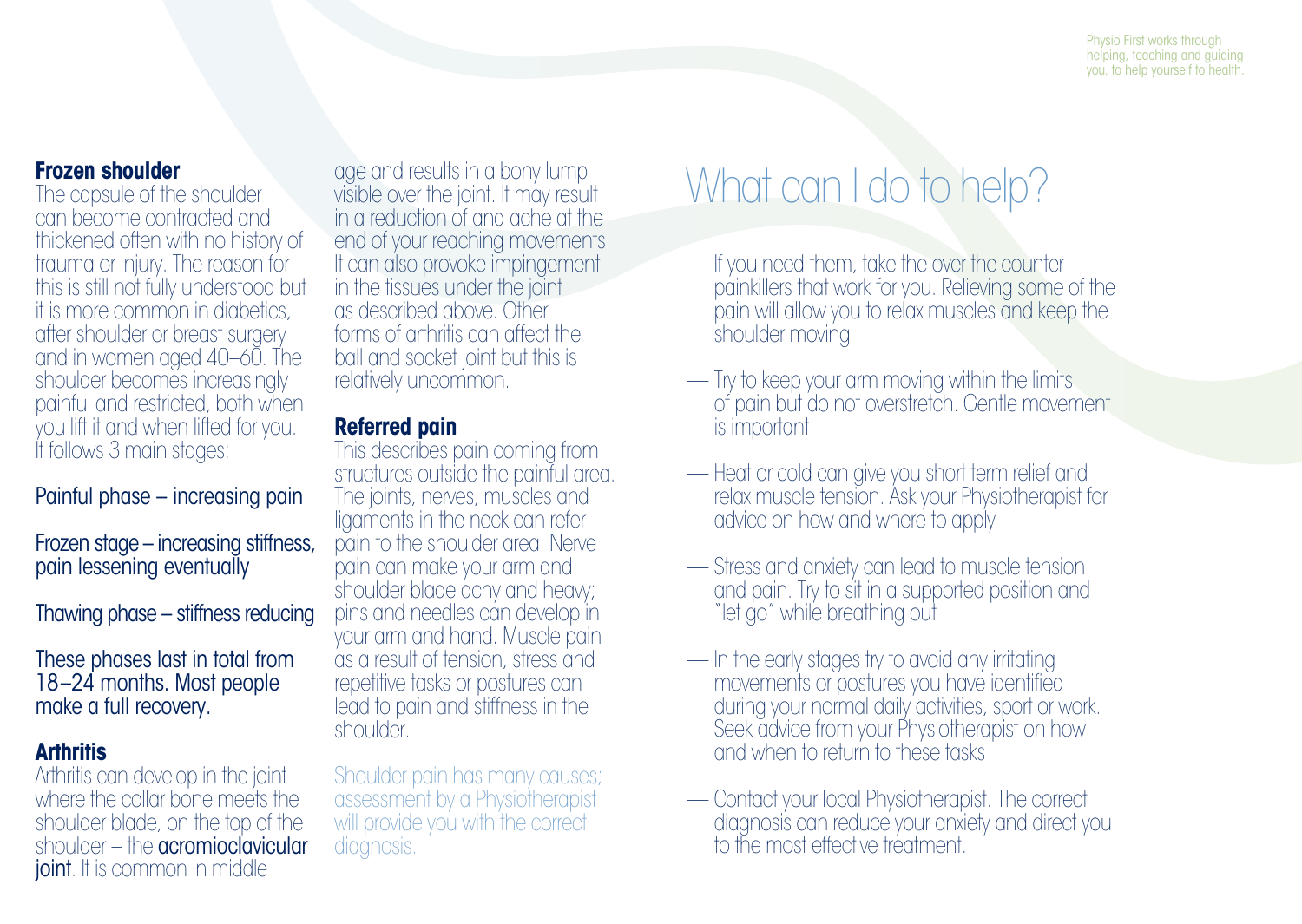## How can physiotherapy help?

Your Physiotherapist will be able to identify the source of your shoulder pain and explain the reasons why you have developed the symptoms. Physiotherapists are experts in rehabilitation and will be able to answer your questions and apply a variety of treatments tailored to ensure your optimum recovery. They will specifically work with you and advise you on how to prevent a recurrence.

These treatments may include:

- Specific exercises to allow your arm and shoulder blade to work more efficiently
- Hands-on therapy directed to your joints and muscles such as massage and gentle manipulation
- Ultrasound, acupuncture
- Injections to reduce inflammation
- Advice on graded return to sport, activity
- Postural advice at home and correct workstation set up at work
- Relaxation techniques to reduce muscle tension.

## Remember

- In most cases shoulder pain will improve with time, guidance and support
- Recovery time varies depending on the origin of the pain
- Stay positive
- Keep the shoulder moving within painful limits
- Identify and avoid irritating postures, activities
- Seek the advice and help of your local Physiotherapist for a correct diagnosis and effective treatment.